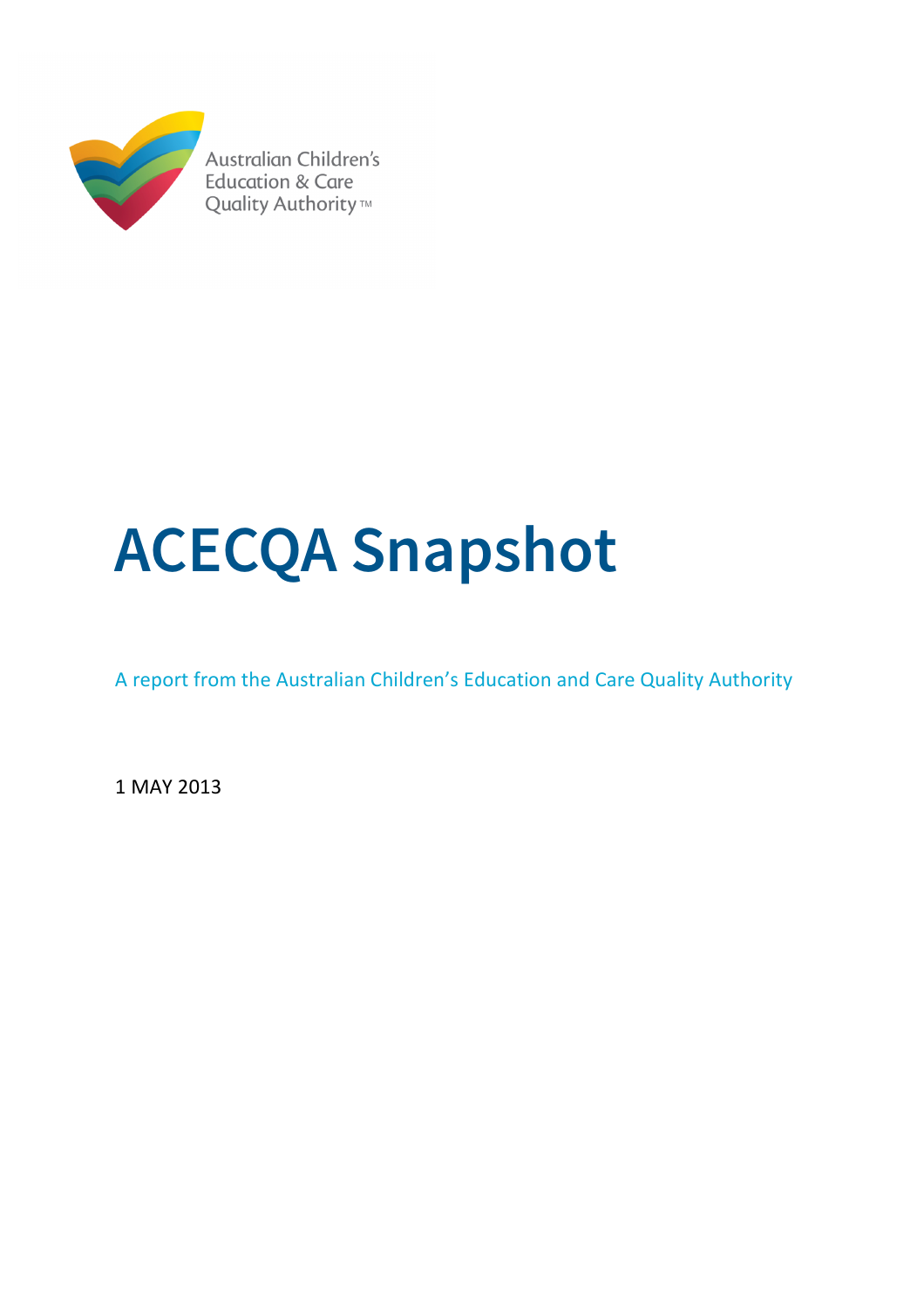## Introduction

This *ACECQA* Snapshot is the first in what will be a regular quarterly update from ACECQA on the children's education and care sector in Australia.

This first 'snapshot' is released to coincide with the publication of registers of providers, services and holders of supervisor certificates. The register of services marks the start of reporting on the quality of the more than 12,800 children's education and care services that are regulated under the National Quality Framework for Early Childhood Education and Care.

The new National Quality Standard (NQS) has raised the bar on quality and continuous improvement in children's education and care services. As at the end of March 2013, some 1,620 or 13 per cent of education and care services had been quality rated, and of these services over 55 per cent are Meeting or Exceeding the National Quality Standard.

The services that have been quality rated to date are not a random sample or a representative crosssection of all services. A technical note at the end of this snapshot therefore cautions readers against making general conclusions or quality rating comparisons between different service types or jurisdictions at this early stage.

Information is also provided in the snapshot about results for each of the quality areas that make up the NQS. As the number of services that have been quality rated expands, future snapshots will include more detailed information about the quality rating results, and the geographic and socio-economic distribution of services.

More information about how the NQS applies to education and care services is on the ACECQA website www.acecqa.gov.au.

Questions about or feedback on this report can be directed to enquiries@acecqa.gov.au or by phoning 1300 4 ACECQA (1300 422 327).

 $ACECOA$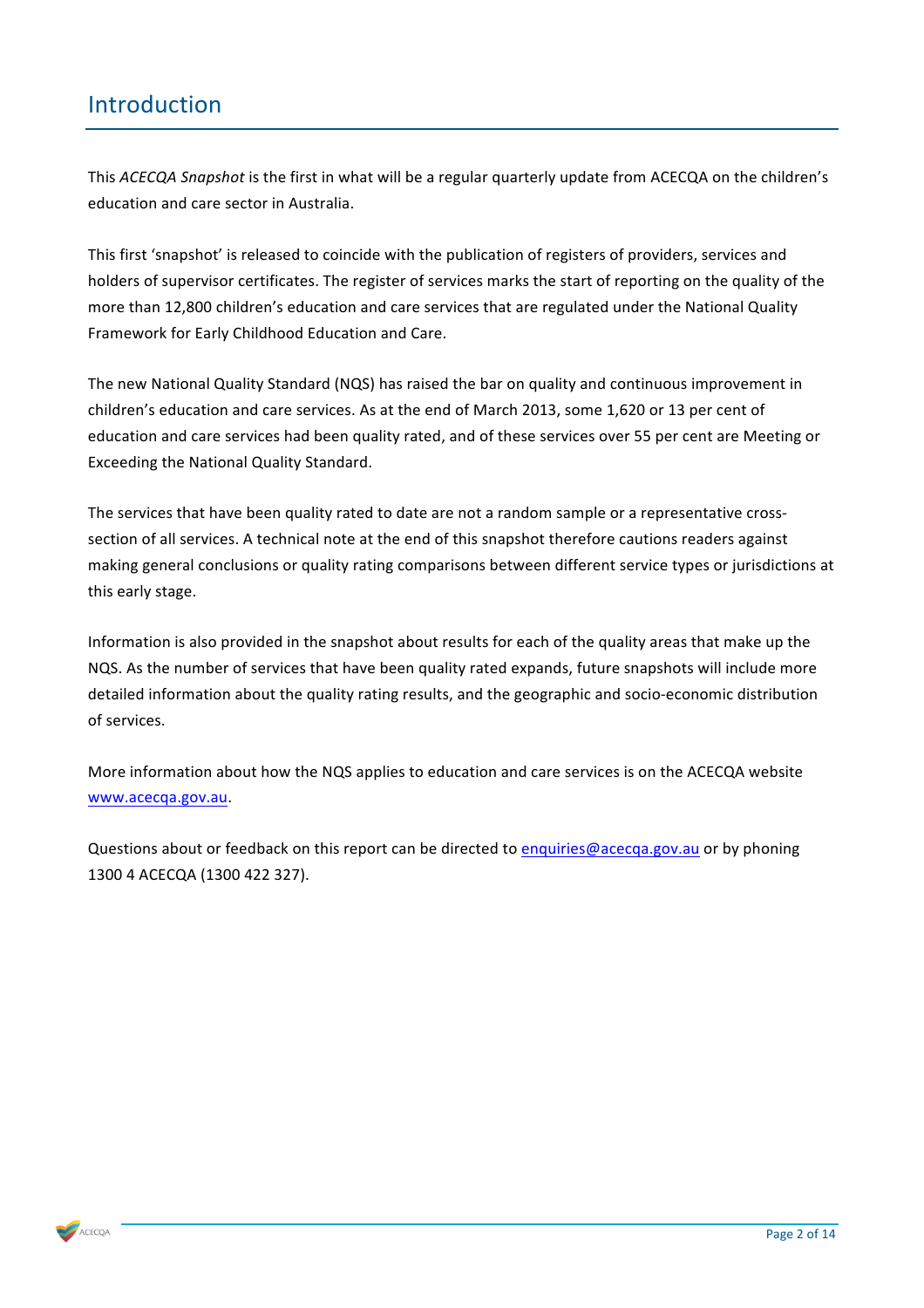## Snapshot

The data presented in this snapshot is taken from the National Quality Agenda Information Technology System (NQA ITS) at 31 March 2013.

There were 6,653 approved providers under the *Education and Care Services National Law* (National Law) as at 31 March 2013 (Figure 1). The vast majority of providers manage only one education and care service.



Figure 1: The number of approved providers by size as at 31 March 2013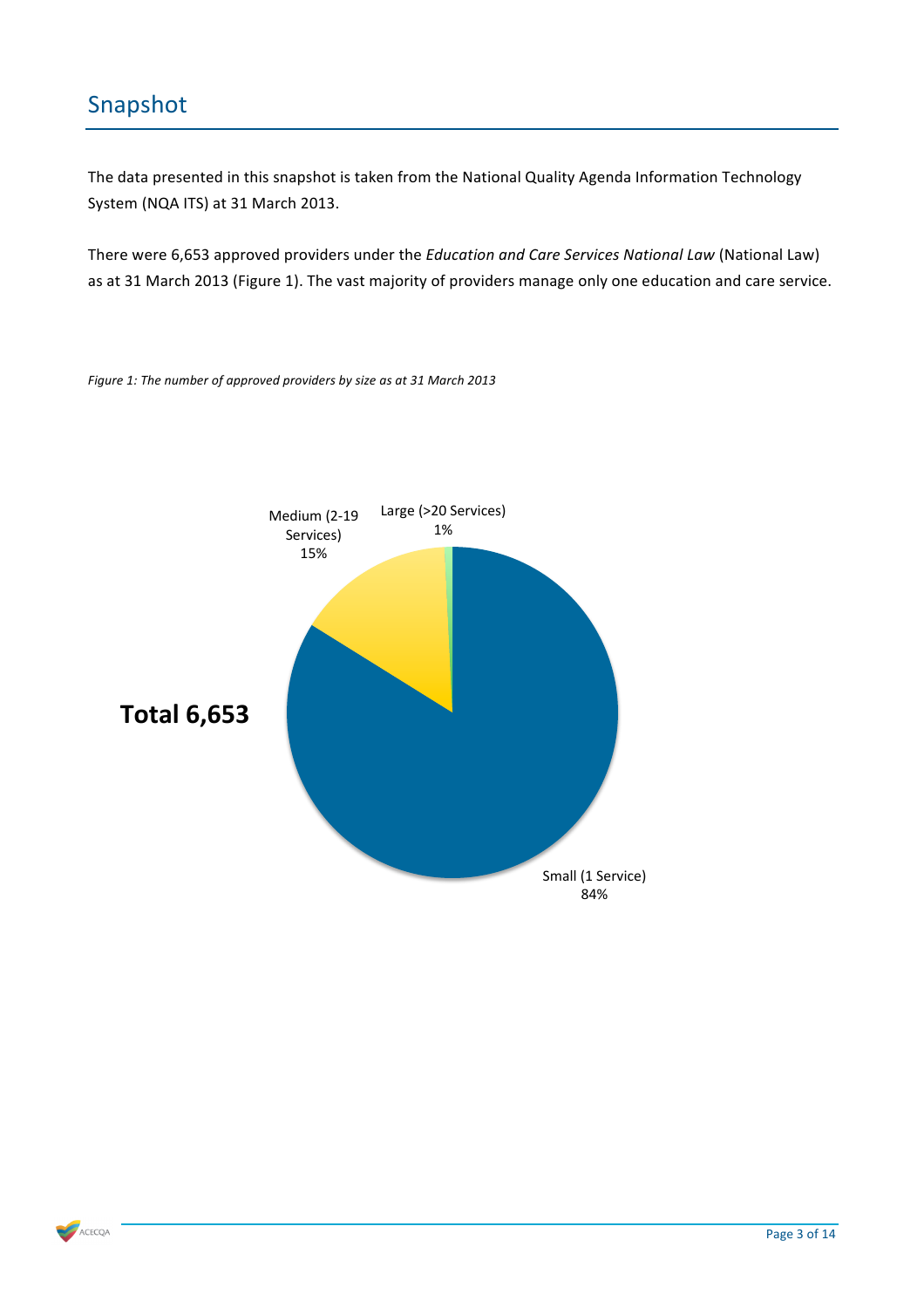Table 1 shows the number of centre-based services and family day care services by jurisdiction. Nationally there are 12,414 centre-based services and 472 family day care services. Victoria has the most family day care services of any jurisdiction.

The three largest jurisdictions make up about 78 per cent of services nationally. NSW accounts for about 30 per cent (3,813 services) followed by Victoria with 29 per cent (3,728 services) and Queensland with 20 per cent of services (2,536).

| <b>Jurisdiction</b> | <b>Centre-based care</b> | <b>Family day care</b> | <b>TOTAL</b> |  |
|---------------------|--------------------------|------------------------|--------------|--|
| ACT                 | 301                      | 6                      | 307          |  |
| <b>NSW</b>          | 129<br>3,684             |                        | 3,813        |  |
| <b>NT</b>           | 196<br>$\mathbf{1}$      |                        | 197          |  |
| QLD                 | 2,436                    | 100                    | 2,536        |  |
| SA                  | 1,098                    | 19                     | 1,117        |  |
| <b>TAS</b>          | 210                      | 13                     | 223          |  |
| <b>VIC</b>          | 3,554                    | 174                    | 3,728        |  |
| <b>WA</b>           | 935                      | 30                     | 965          |  |
| <b>TOTAL</b>        | 12,414                   | 472                    | 12,886       |  |

Table 1: The number of approved services, by jurisdiction and service type, as at 31 March 2013

*Note:* The service type 'centre-based care' includes outside school hours care, preschool, kindergarten and/or long-day care, but does not include preschools in Western Australia or Tasmania.

There were 52,038 approved holders of supervisor certificates recorded in the NQA ITS as at 31 March 2013. These are people who hold a national approval from a regulatory authority to hold the role of nominated supervisor in an education and care service or have responsibility for the day-to-day running of the service.

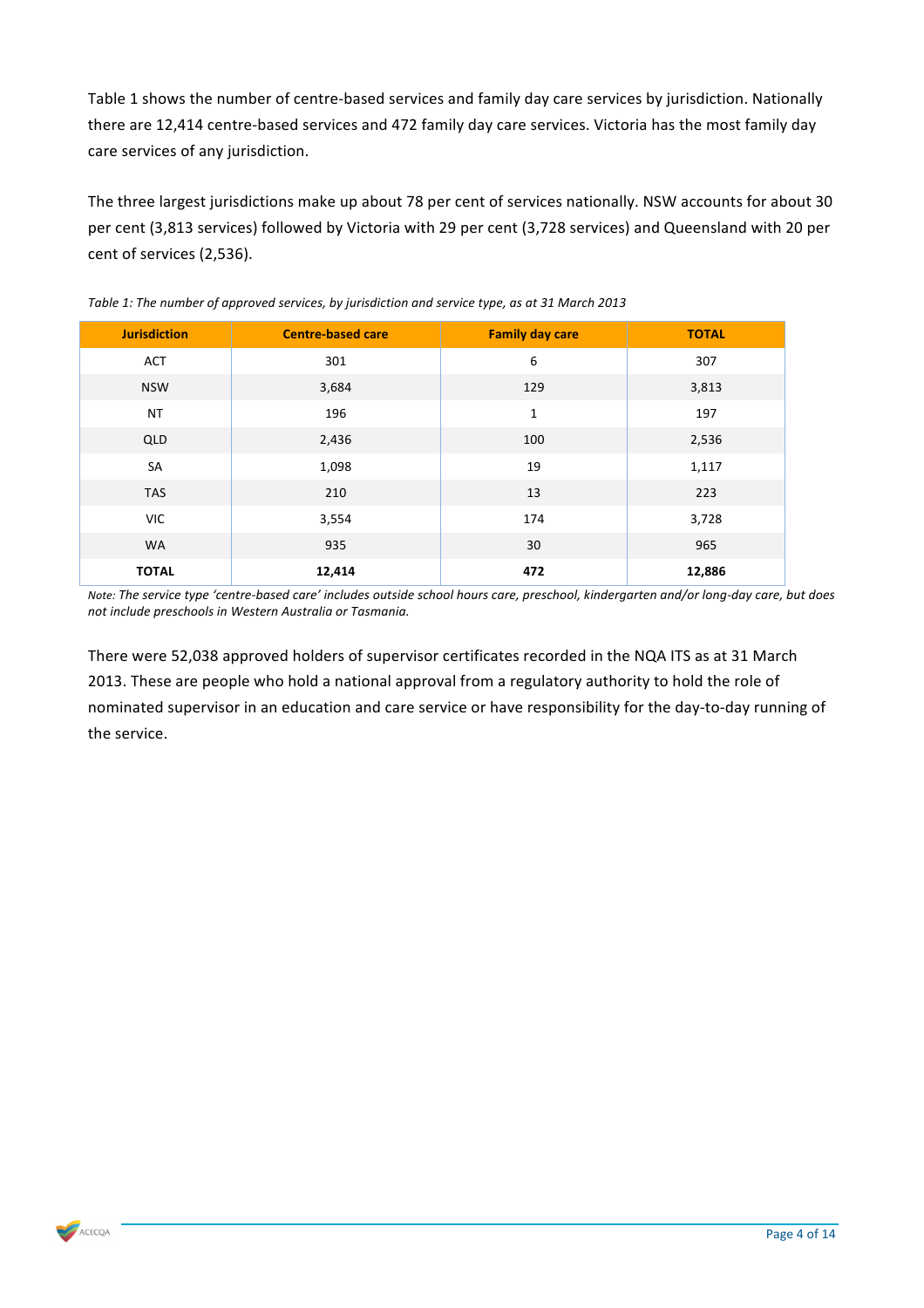#### Quality Rating

At 31 March 2013, 1,620 services had a current quality rating against the NQS. This is 13 per cent of all approved education and care services (see Table 2). This number has risen steadily since quality rating started around the middle of 2012.

Table 2 shows that the three largest jurisdictions as measured by number of services (NSW, Victoria and Queensland) together make up 85 per cent (1,375 services with a quality rating) of finalised ratings. These jurisdictions combined regulate about 78 per cent of education and care services in Australia.

Western Australia has completed the smallest proportion of quality ratings as this jurisdiction started the assessment and rating process later due to the commencement date of parallel legislation in Western Australia in August 2012.

|              | Number of services with a<br>quality rating | <b>Number of services</b> | <b>Proportion of services</b><br>with a quality rating |
|--------------|---------------------------------------------|---------------------------|--------------------------------------------------------|
| <b>ACT</b>   | 46                                          | 307                       | 15%                                                    |
| <b>NSW</b>   | 490                                         | 3,813                     | 13%                                                    |
| <b>NT</b>    | 48                                          | 197                       | 24%                                                    |
| <b>QLD</b>   | 327                                         | 2,536                     | 13%                                                    |
| SA           | 88                                          | 1,117                     | 8%                                                     |
| <b>TAS</b>   | 26                                          | 223                       | 12%                                                    |
| <b>VIC</b>   | 558                                         | 3,728                     | 15%                                                    |
| <b>WA</b>    | 37                                          | 965                       | 4%                                                     |
| <b>TOTAL</b> | 1,620                                       | 12,886                    | 13%                                                    |

Table 2: The number and proportion of approved services with a quality rating, by jurisdiction as at 31 March 2013

*Note:* The proportion of services with a quality rating in Western Australia is lower than other jurisdictions due to the later commencement of the NQF.

Table 3 illustrates that family day care services are currently more likely to have been quality rated than centre-based services.

Table 3: The number and proportion of approved services with a quality rating, by service type as at 31 March 2013

|                   | Number of services with a quality<br>rating | <b>Number of services</b> | <b>Proportion of services</b><br>with a quality rating |  |
|-------------------|---------------------------------------------|---------------------------|--------------------------------------------------------|--|
| Family day care   | 96                                          | 472                       | 20%                                                    |  |
| Centre-based care | 1.524                                       | 12.414                    | 12%                                                    |  |
| <b>TOTAL</b>      | 1,620                                       | 12,886                    | 13%                                                    |  |

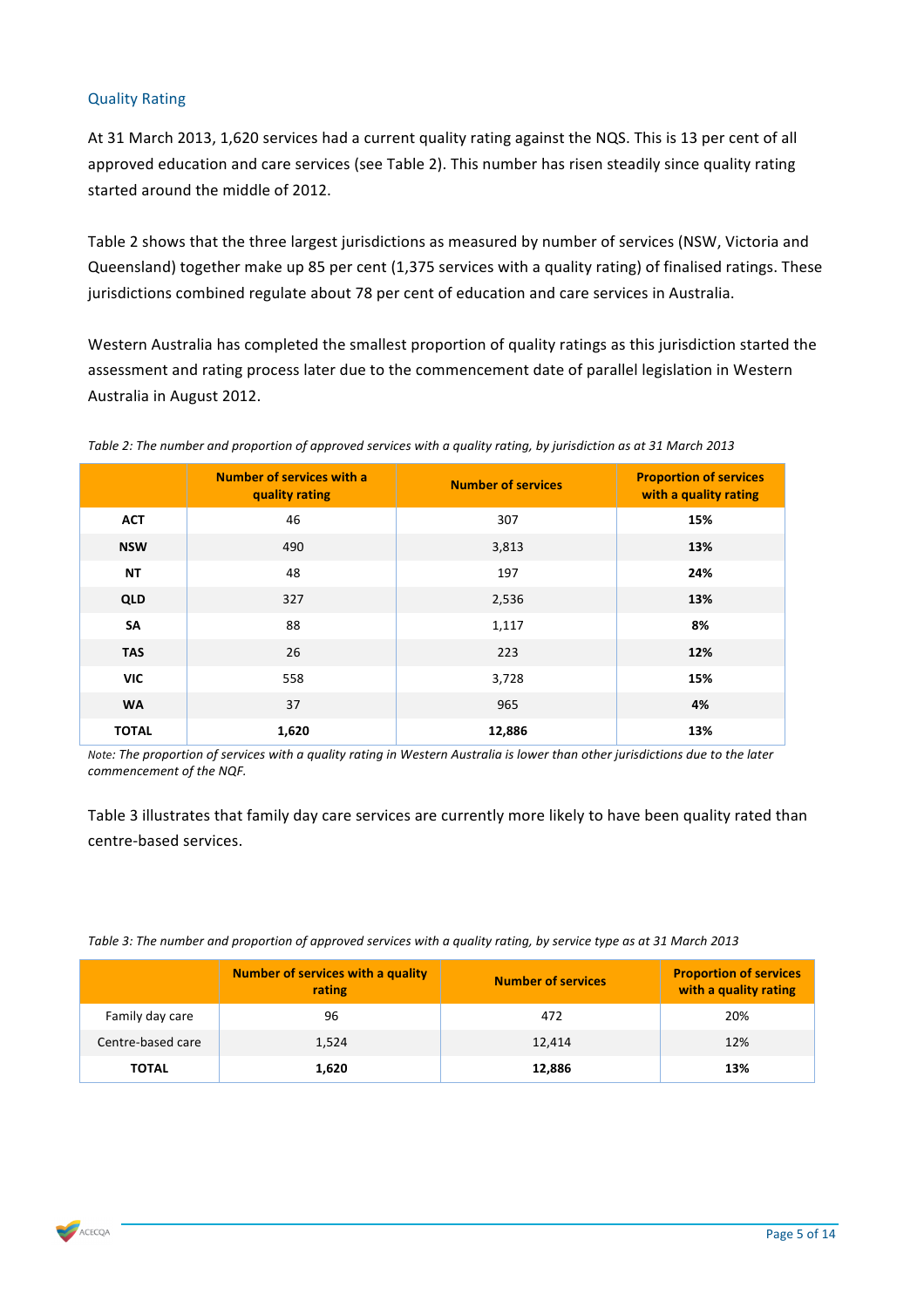#### The profile of education and care services and their quality rating

Table 4 shows that nationally over 55 per cent of rated services are rated as either Meeting (33.1 per cent) or Exceeding the NQS (22.5 per cent). This is a positive indicator that the NQS is working as intended by being achievable and yet, still a stretch for many existing services.

|                      | <b>Significant</b><br><i>improvement</i><br>required | <b>Working</b><br><b>Towards NQS</b> | <b>Meeting NQS</b> | <b>Exceeding NQS</b> | <b>TOTAL</b> |
|----------------------|------------------------------------------------------|--------------------------------------|--------------------|----------------------|--------------|
| <b>ACT</b>           |                                                      | 33                                   | 7                  | 6                    | 46           |
| <b>NSW</b>           | $\overline{4}$                                       | 282                                  | 118                | 86                   | 490          |
| <b>NT</b>            | 3                                                    | 37                                   | 3                  | 5                    | 48           |
| QLD                  | $\overline{\phantom{a}}$                             | 121                                  | 97                 | 109                  | 327          |
| SA                   | $\mathbf{1}$                                         | 27                                   | 25                 | 35                   | 88           |
| <b>TAS</b>           | $\overline{\phantom{0}}$                             | 17                                   | 3                  | 6                    | 26           |
| <b>VIC</b>           | $\mathbf{1}$                                         | 165                                  | 279                | 113                  | 558          |
| <b>WA</b>            | $\overline{\phantom{a}}$                             | 28                                   | 5                  | $\overline{4}$       | 37           |
| <b>TOTAL</b>         | 9                                                    | 710                                  | 537                | 364                  | 1,620        |
| % of Quality Ratings | 0.6%                                                 | 43.8%                                | 33.1%              | 22.5%                | 100.0%       |

Table 4: The number of approved services with a quality rating, by quality rating level and jurisdiction as at 31 March 2013

*Note: The proportion of services with a quality rating in Western Australia is lower than other jurisdictions due to the later commencement of the NQF.*

There is a small difference between the spread of ratings and service type as shown in Table 5. Of services quality rated to date, centre-based education and care services are more likely to be Meeting or Exceeding NQS (56 per cent) than family day care services (48 per cent).

| Table 5: The number of approved services with a quality rating, by quality rating level by service type, as at 31 March 2013 |
|------------------------------------------------------------------------------------------------------------------------------|
|------------------------------------------------------------------------------------------------------------------------------|

|                   | <b>Significant</b><br>improvement required | <b>Working Towards</b><br><b>NQS</b> | <b>Meeting NQS</b> | <b>Exceeding NQS</b> | <b>TOTAL</b> |
|-------------------|--------------------------------------------|--------------------------------------|--------------------|----------------------|--------------|
| Family day care   | 2                                          | 48                                   | 23                 | 23                   | 96           |
| Centre-based care | 7                                          | 662                                  | 514                | 341                  | 1,524        |
| <b>TOTAL</b>      | 9                                          | 710                                  | 537                | 364                  | 1,620        |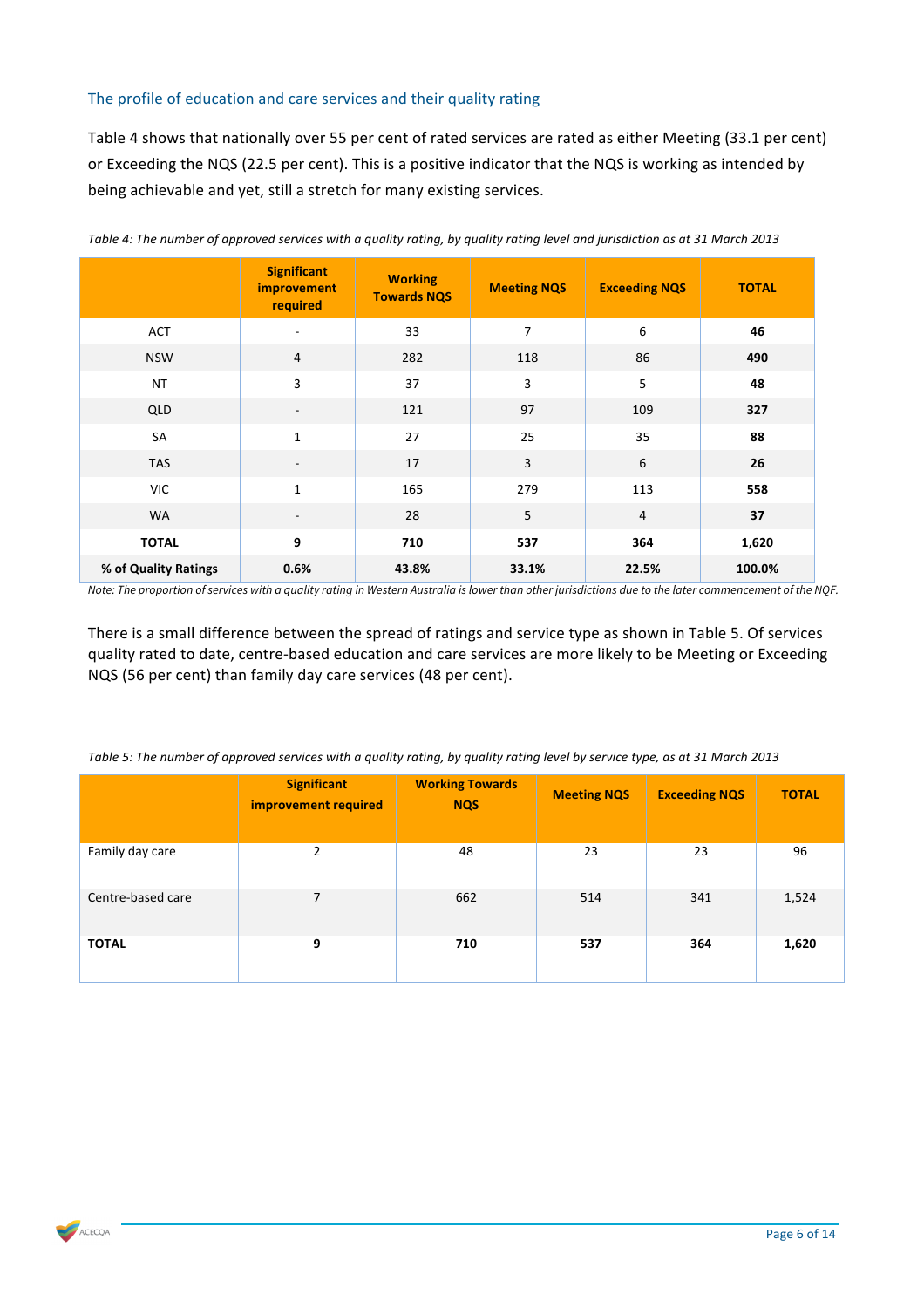#### Quality Areas

Each education and care service receives a rating for the seven quality areas and an overall rating. The seven quality areas are:

- Quality Area 1 Educational program and practice
- Quality Area 2 Children's health and safety
- Quality Area 3 Physical environment
- Quality Area 4 Staffing arrangements
- Quality Area 5 Relationships with children
- Quality Area 6 Partnerships with families and communities
- Quality Area 7 Leadership and service management

Table 6 displays the quality ratings results for each of the seven quality areas. At a national level, services are more commonly Working Towards NQS in Quality Areas 1 and 3. Services are most likely to be Exceeding NQS in Quality Area 5 and Meeting NQS in Quality Area 4.

|                                        | QA1            | QA2   | QA3   | QA4            | QA5            | QA6                      | QA7            |
|----------------------------------------|----------------|-------|-------|----------------|----------------|--------------------------|----------------|
| <b>Exceeding NQS</b>                   | 358            | 349   | 349   | 426            | 587            | 496                      | 426            |
| <b>Meeting NQS</b>                     | 687            | 877   | 773   | 1,013          | 761            | 830                      | 755            |
| <b>Working</b><br><b>Towards NQS</b>   | 573            | 386   | 495   | 179            | 270            | 294                      | 437            |
| Significant<br>improvement<br>required | $\overline{2}$ | 8     | 3     | $\overline{2}$ | $\overline{2}$ | $\overline{\phantom{a}}$ | $\overline{2}$ |
| <b>TOTAL</b>                           | 1,620          | 1,620 | 1,620 | 1,620          | 1,620          | 1,620                    | 1,620          |

Table 6: The number of approved services with a finalised quality rating by quality area nationally as at 31 March 2013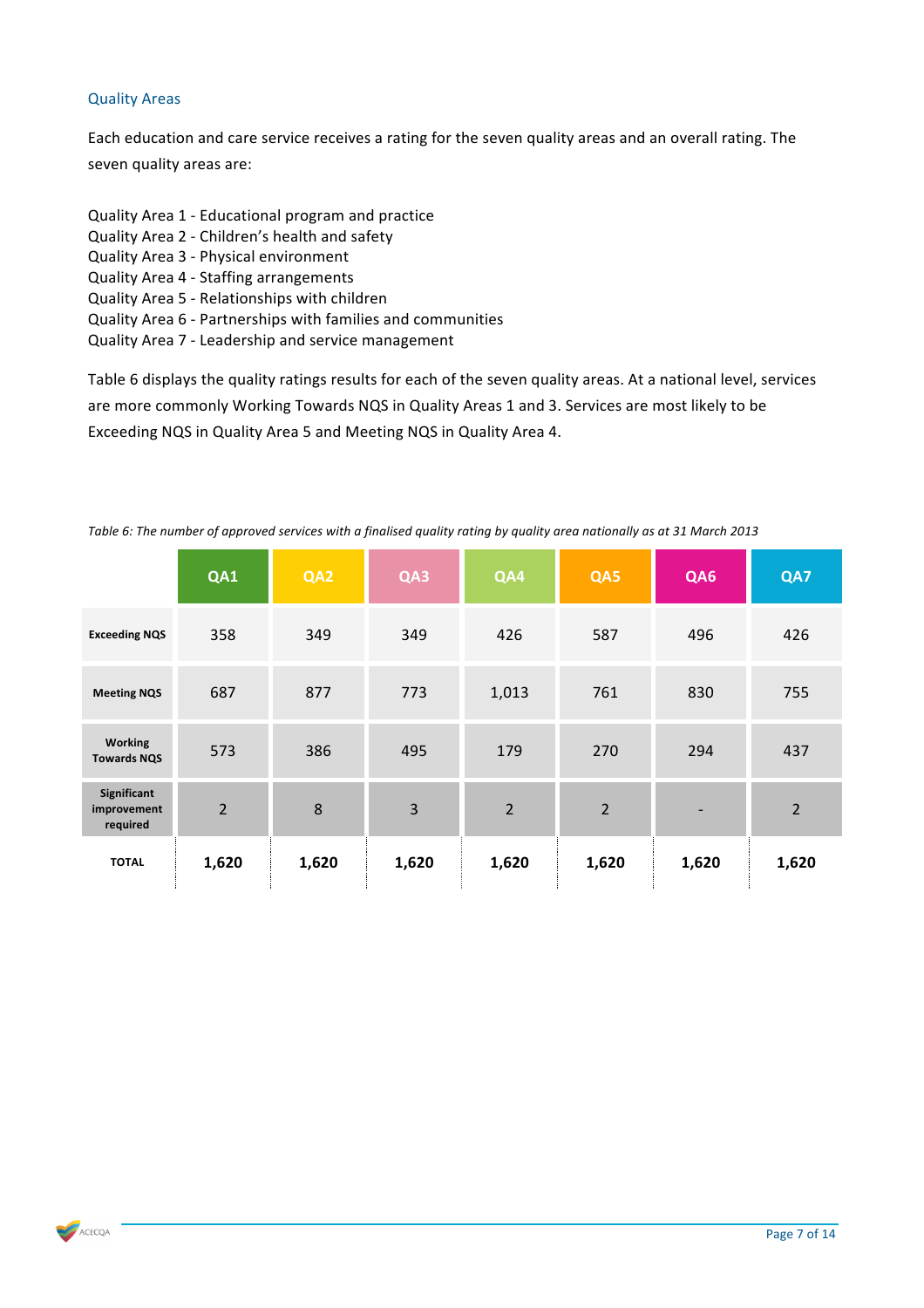Table 7 and Table 8 show the spread of quality ratings in each quality area for family day care services and centre-based services.

There does not appear to be significant differences between the spread of the quality area ratings between service types among those services that have been rated to date. In both service types Quality Areas 1 and 3 have the largest number of services with a rating of Working Towards NQS. Centre-based services are also more likely to receive a rating of Exceeding NQS in Quality Areas 5 and 6. This mirrors the national picture (Table 6).

|                                        | QA1         | QA2            | QA3            | QA4 | QA5                      | QA6 | QA7            |
|----------------------------------------|-------------|----------------|----------------|-----|--------------------------|-----|----------------|
| <b>Exceeding NQS</b>                   | 14          | 17             | 20             | 30  | 33                       | 35  | 43             |
| <b>Meeting NQS</b>                     | 38          | 54             | 38             | 57  | 48                       | 42  | 32             |
| <b>Working</b><br><b>Towards NQS</b>   | 43          | 23             | 36             | 8   | 15                       | 19  | 19             |
| Significant<br>improvement<br>required | $\mathbf 1$ | $\overline{2}$ | $\overline{2}$ | 1   | $\overline{\phantom{a}}$ | -   | $\overline{2}$ |
| <b>TOTAL</b>                           | 96          | 96             | 96             | 96  | 96                       | 96  | 96             |

*Table 7: The number of approved family day care services with a finalised quality rating, by quality area, as at 31 March 2013*

Table 8: The number of approved centre-based care services with a finalised quality rating, by quality area, as at 31 March 2013

|                                        | QA1          | QA2   | QA3          | QA4          | QA5            | QA6   | QA7                      |
|----------------------------------------|--------------|-------|--------------|--------------|----------------|-------|--------------------------|
| <b>Exceeding NQS</b>                   | 344          | 332   | 329          | 396          | 554            | 461   | 383                      |
| <b>Meeting NQS</b>                     | 649          | 823   | 735          | 956          | 713            | 788   | 723                      |
| <b>Working</b><br><b>Towards NQS</b>   | 530          | 363   | 459          | 171          | 255            | 275   | 418                      |
| Significant<br>improvement<br>required | $\mathbf{1}$ | $6\,$ | $\mathbf{1}$ | $\mathbf{1}$ | $\overline{2}$ | -     | $\overline{\phantom{a}}$ |
| <b>TOTAL</b>                           | 1,524        | 1,524 | 1,524        | 1,524        | 1,524          | 1,524 | 1,524                    |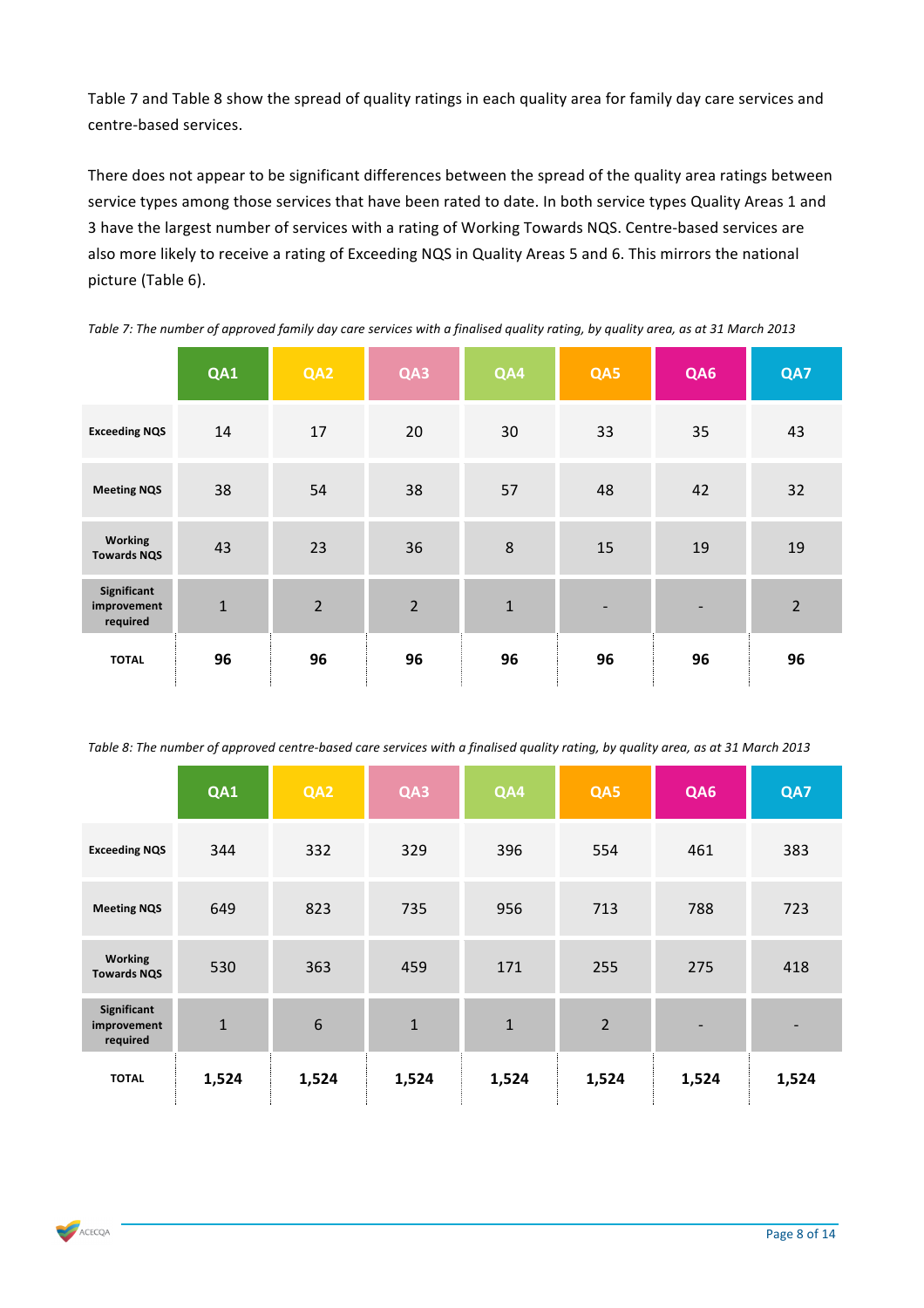### Quality areas by jurisdiction

A comparison between ratings in quality areas across jurisdictions is presented in Figures 2 - 9 below. The figures show some initial differences between jurisdictions. However, caution should be taken when making comparisons between jurisdictions as some jurisdictions have rated only a small number of services and the services rated are not a random sample (Refer to technical note at end).



*Figure 2: The proportion of approved services with a finalised quality rating by quality area as at 31 March 2013 (ACT)* 

**Australian Capital Territory**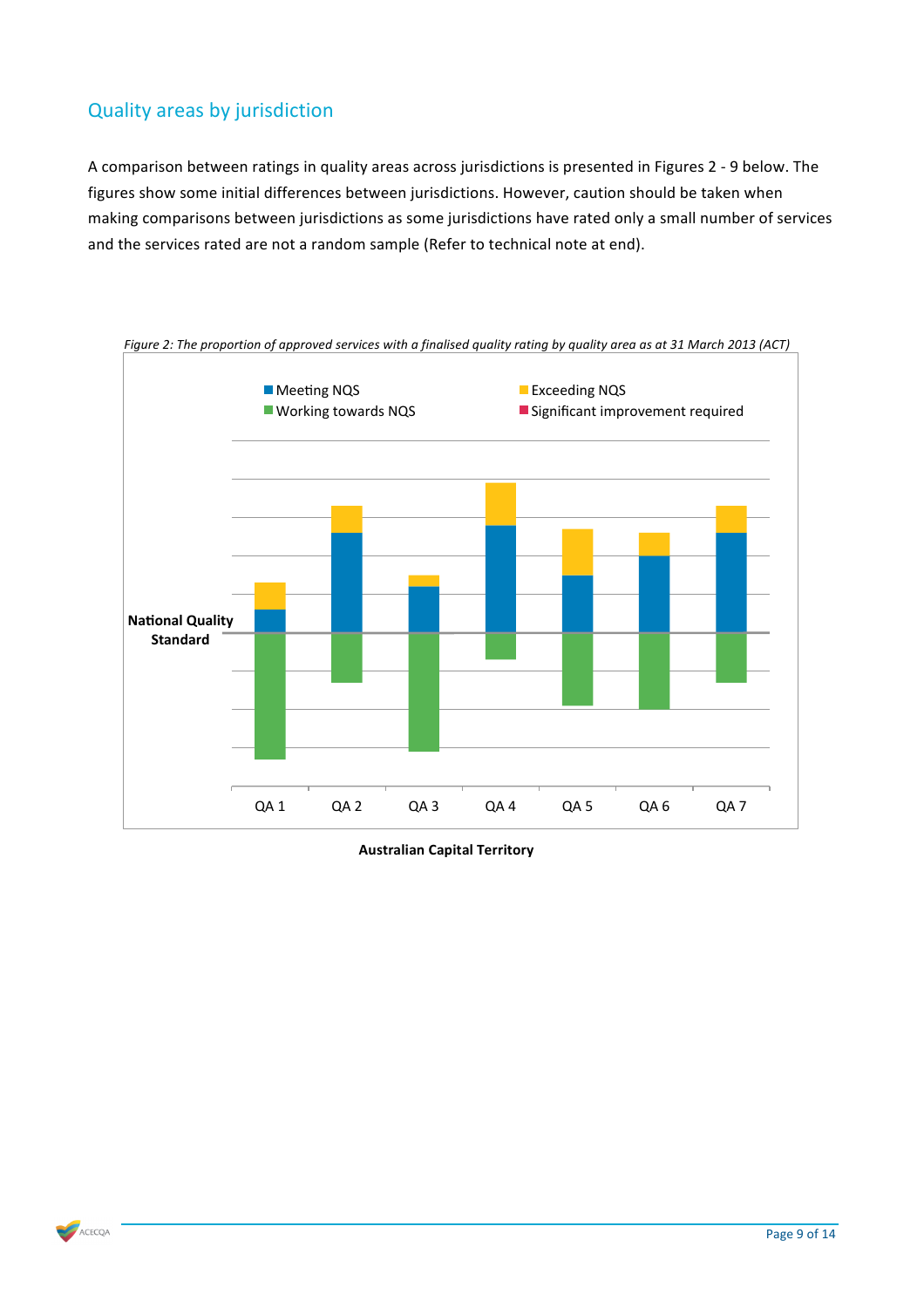

*Figure 4: The proportion of approved services with a finalised quality rating by quality area as at 31 March 2013 (NT)* 



**Northern Territory**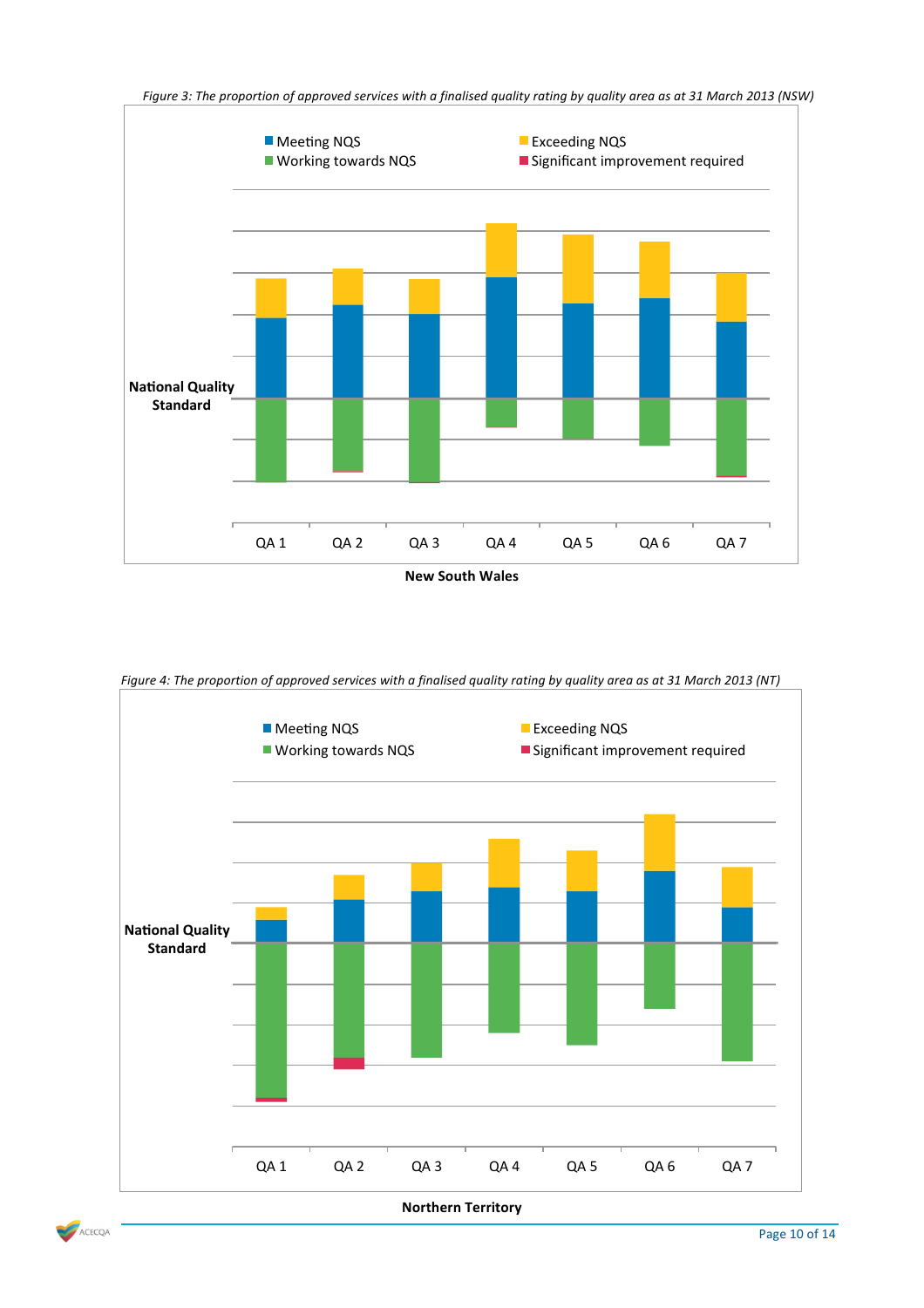

Figure 6: The proportion of approved services with a finalised quality rating by quality area as at 31 March 2013 (SA)





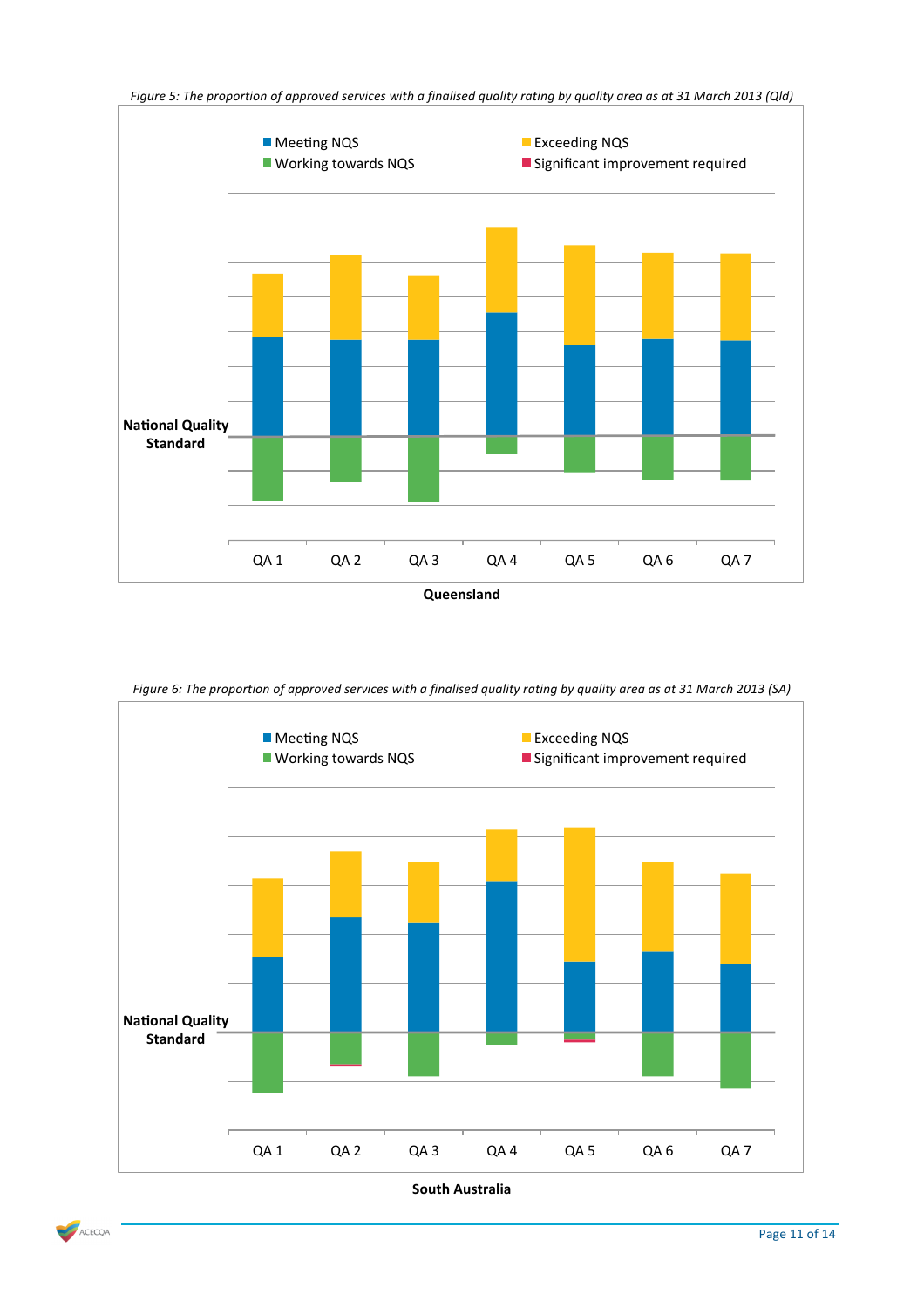

Figure 7: The proportion of approved services with a finalised quality rating by quality area as at 31 March 2013 (Tas)

**Tasmania**

*Figure 8: The proportion of approved services with a finalised quality rating by quality area as at 31 March 2013 (Vic)* 





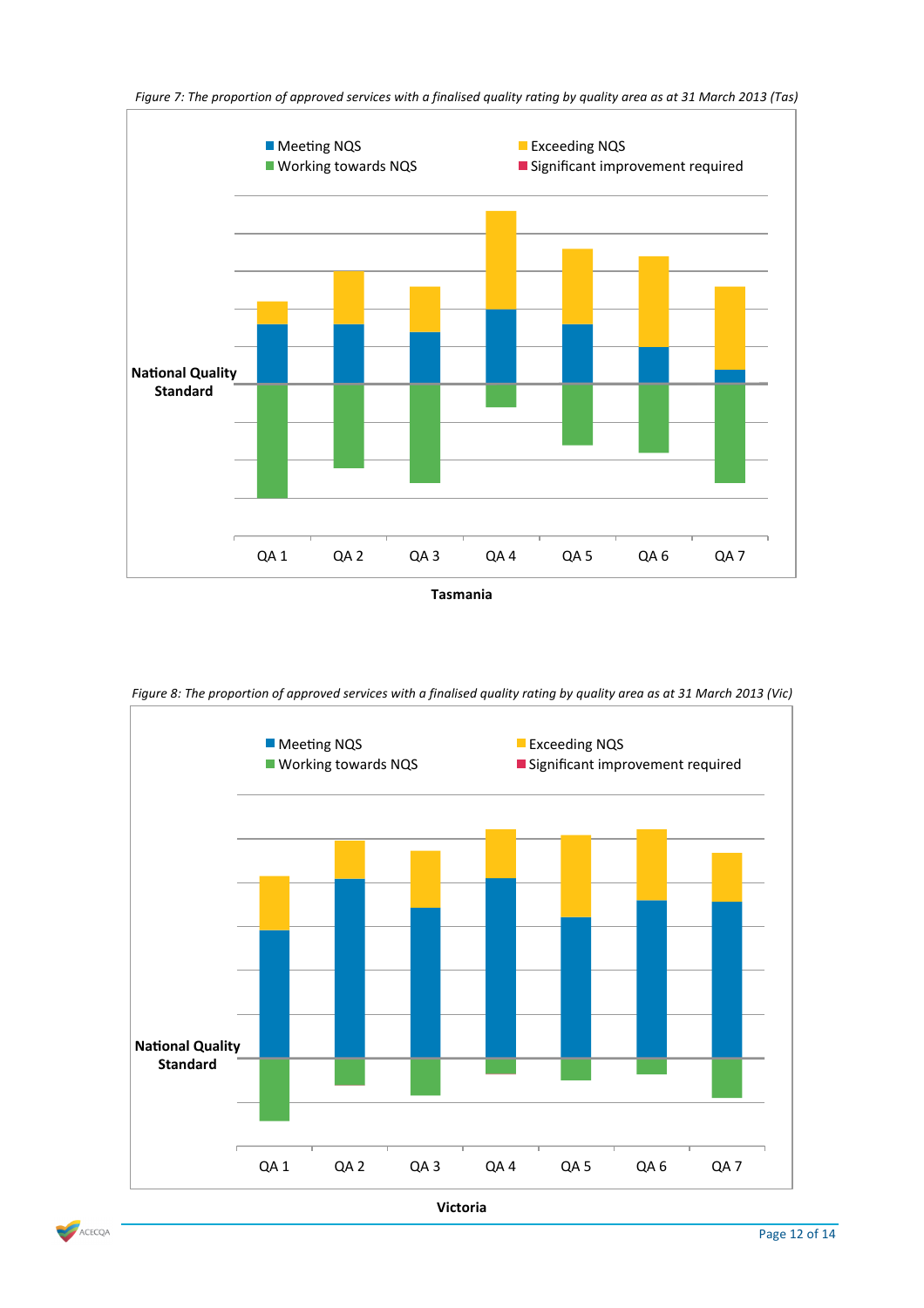

**Western Australia**